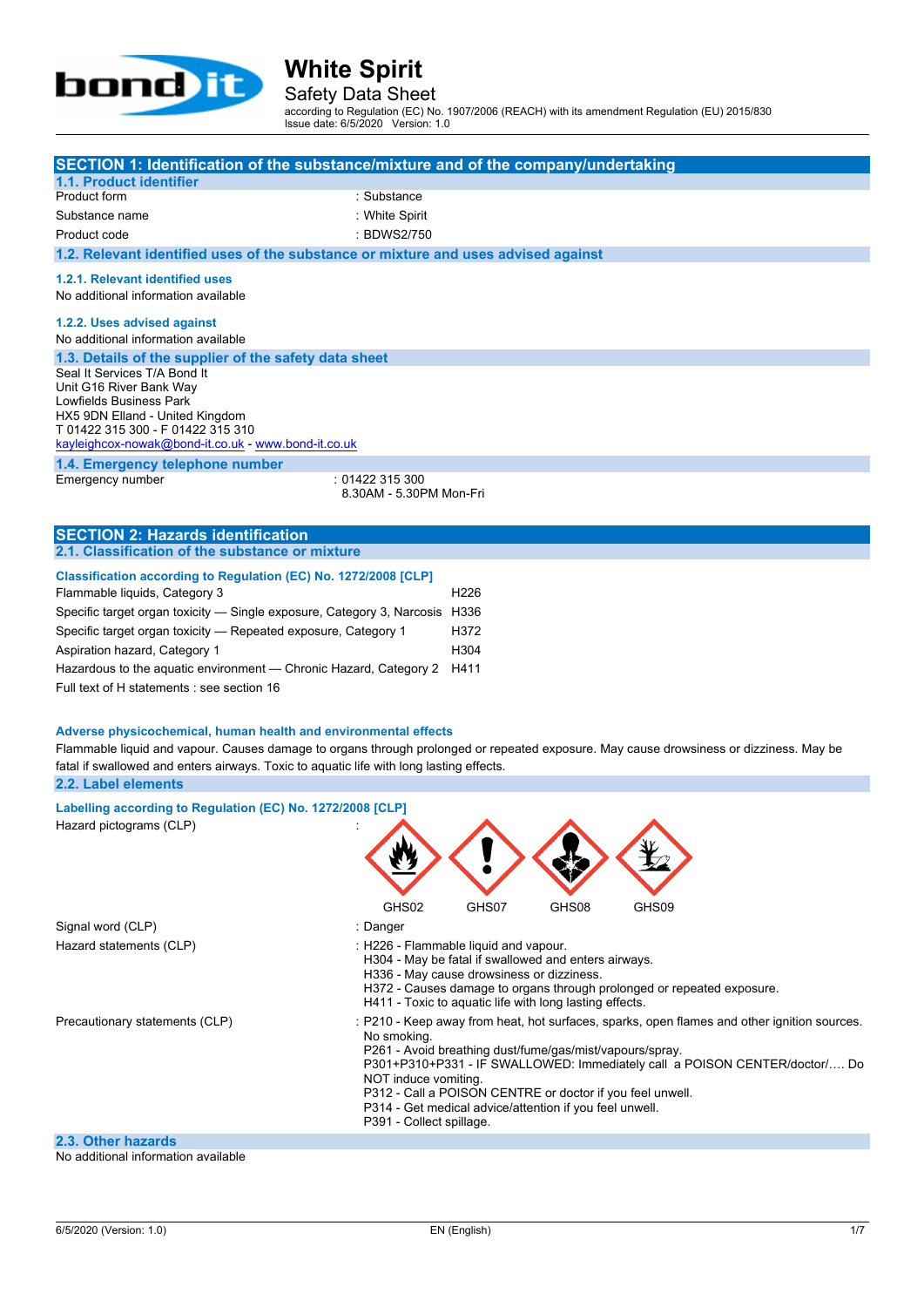### Safety Data Sheet

according to Regulation (EC) No. 1907/2006 (REACH) with its amendment Regulation (EU) 2015/830

| <b>SECTION 3: Composition/information on ingredients</b>         |                           |               |                                                                                                          |
|------------------------------------------------------------------|---------------------------|---------------|----------------------------------------------------------------------------------------------------------|
| 3.1. Substances                                                  |                           |               |                                                                                                          |
| Name                                                             | : White Spirit            |               |                                                                                                          |
| <b>Name</b>                                                      | <b>Product identifier</b> | $\frac{9}{6}$ | <b>Classification according to</b><br><b>Regulation (EC) No.</b><br>1272/2008 [CLP]                      |
| Hydrocarbons, C9-C12, n-alkanes, cyclics, aromatics<br>$(2-25%)$ | (EC-No.) 919-446-0        | 100           | Flam. Lig. 3, H226<br>STOT SE 3, H336<br>STOT RE 1, H372<br>Asp. Tox. 1, H304<br>Aquatic Chronic 2, H411 |
| Full text of H-statements: see section 16                        |                           |               |                                                                                                          |

**3.2. Mixtures** Not applicable

**SECTION 4: First aid measures 4.1. Description of first aid measures** First-aid measures general interval in the call a physician immediately. First-aid measures after inhalation : Remove person to fresh air and keep comfortable for breathing. First-aid measures after skin contact : Rinse skin with water/shower. Take off immediately all contaminated clothing. First-aid measures after eye contact : Rinse eyes with water as a precaution. First-aid measures after ingestion : Do not induce vomiting. Call a physician immediately. **4.2. Most important symptoms and effects, both acute and delayed** Symptoms/effects : May cause drowsiness or dizziness. Symptoms/effects after ingestion : Risk of lung oedema. **4.3. Indication of any immediate medical attention and special treatment needed** Treat symptomatically.

| <b>SECTION 5: Firefighting measures</b>                                  |                                                                                                                                             |
|--------------------------------------------------------------------------|---------------------------------------------------------------------------------------------------------------------------------------------|
| 5.1. Extinguishing media                                                 |                                                                                                                                             |
| Suitable extinguishing media                                             | : Water spray. Dry powder. Foam. Carbon dioxide.                                                                                            |
| 5.2. Special hazards arising from the substance or mixture               |                                                                                                                                             |
| Fire hazard                                                              | : Flammable liquid and vapour.                                                                                                              |
| Hazardous decomposition products in case of fire                         | : Toxic fumes may be released.                                                                                                              |
| 5.3. Advice for firefighters                                             |                                                                                                                                             |
| Protection during firefighting                                           | : Do not attempt to take action without suitable protective equipment. Self-contained<br>breathing apparatus. Complete protective clothing. |
| <b>SECTION 6: Accidental release measures</b>                            |                                                                                                                                             |
| 6.1. Personal precautions, protective equipment and emergency procedures |                                                                                                                                             |
| 6.1.1. For non-emergency personnel<br>Francesco Luccoolings              | . Vantilate enillage area. Ne enen flames, ne energe, and ne emaking. De net breathe                                                        |

| Emergency procedures                                      | : ventilate spillage area. No open liames, no sparks, and no smoking. Do not preathe<br>dust/fume/gas/mist/vapours/spray.                                      |
|-----------------------------------------------------------|----------------------------------------------------------------------------------------------------------------------------------------------------------------|
| 6.1.2. For emergency responders                           |                                                                                                                                                                |
| Protective equipment                                      | : Do not attempt to take action without suitable protective equipment. For further information<br>refer to section 8: "Exposure controls/personal protection". |
| <b>6.2. Environmental precautions</b>                     |                                                                                                                                                                |
| Avoid release to the environment.                         |                                                                                                                                                                |
| 6.3. Methods and material for containment and cleaning up |                                                                                                                                                                |
| For containment                                           | : Collect spillage.                                                                                                                                            |
| Methods for cleaning up                                   | : Take up liquid spill into absorbent material. Notify authorities if product enters sewers or<br>public waters.                                               |
| Other information                                         | : Dispose of materials or solid residues at an authorized site.                                                                                                |
| 6.4. Reference to other sections                          |                                                                                                                                                                |
|                                                           |                                                                                                                                                                |

For further information refer to section 13.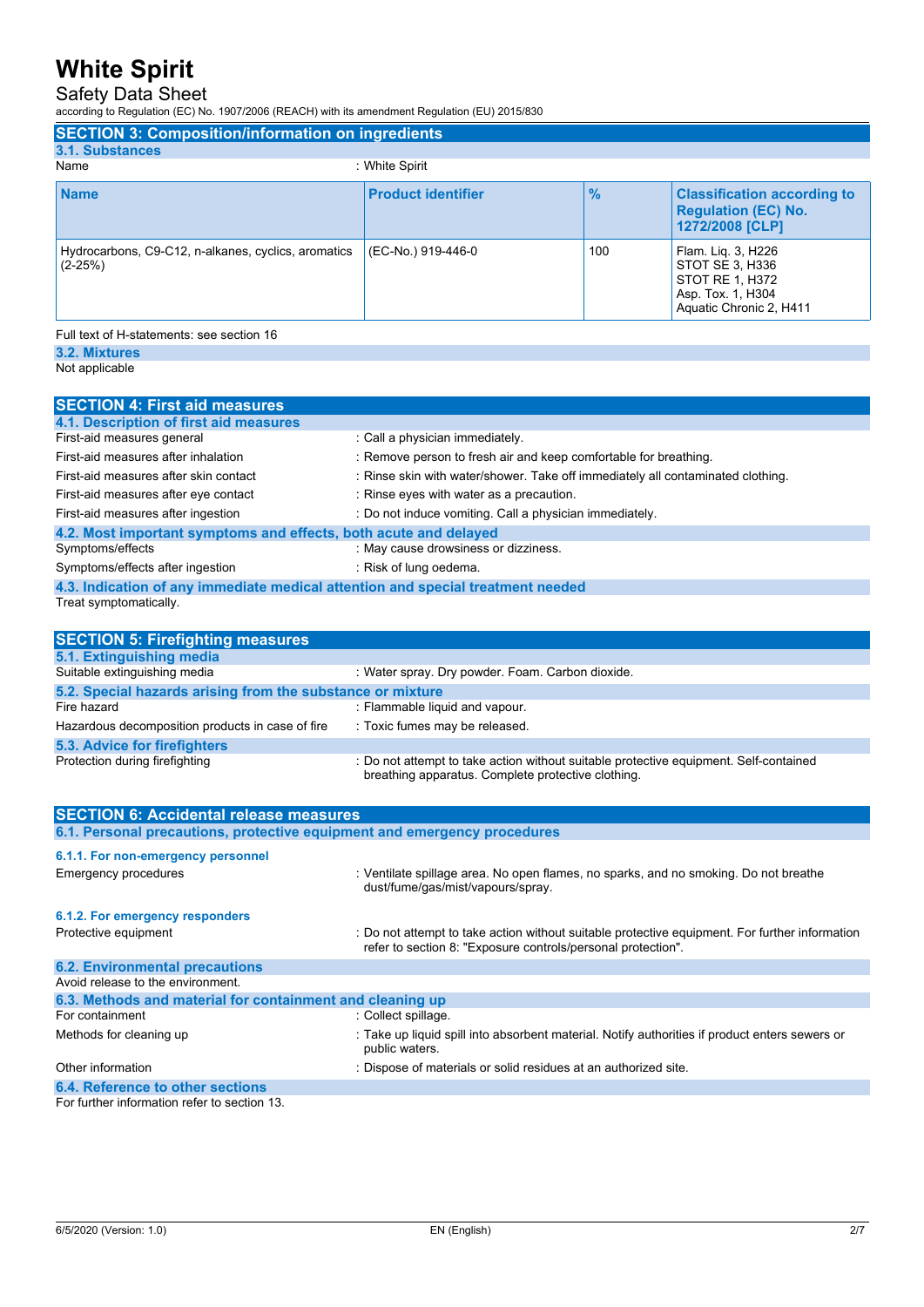#### Safety Data Sheet

according to Regulation (EC) No. 1907/2006 (REACH) with its amendment Regulation (EU) 2015/830

| <b>SECTION 7: Handling and storage</b>                            |                                                                                                                                                                                                                                                                                                                                                                                                                                                                          |
|-------------------------------------------------------------------|--------------------------------------------------------------------------------------------------------------------------------------------------------------------------------------------------------------------------------------------------------------------------------------------------------------------------------------------------------------------------------------------------------------------------------------------------------------------------|
| 7.1. Precautions for safe handling                                |                                                                                                                                                                                                                                                                                                                                                                                                                                                                          |
| Precautions for safe handling                                     | : Keep away from heat, hot surfaces, sparks, open flames and other ignition sources. No<br>smoking. Ground/bond container and receiving equipment. Use only non-sparking tools.<br>Take precautionary measures against static discharge. Flammable vapours may<br>accumulate in the container. Use explosion-proof equipment. Wear personal protective<br>equipment. Do not breathe dust/fume/gas/mist/vapours/spray. Use only outdoors or in a<br>well-ventilated area. |
| Hygiene measures                                                  | : Do not eat, drink or smoke when using this product. Always wash hands after handling the<br>product.                                                                                                                                                                                                                                                                                                                                                                   |
| 7.2. Conditions for safe storage, including any incompatibilities |                                                                                                                                                                                                                                                                                                                                                                                                                                                                          |
| <b>Technical measures</b>                                         | : Ground/bond container and receiving equipment.                                                                                                                                                                                                                                                                                                                                                                                                                         |
| Storage conditions                                                | : Store in a well-ventilated place. Keep cool. Keep container tightly closed. Store locked up.                                                                                                                                                                                                                                                                                                                                                                           |
| 7.3. Specific end use(s)                                          |                                                                                                                                                                                                                                                                                                                                                                                                                                                                          |

#### No additional information available

| <b>SECTION 8: Exposure controls/personal protection</b>                  |
|--------------------------------------------------------------------------|
| <b>8.1. Control parameters</b>                                           |
| No additional information available                                      |
| 8.2. Exposure controls                                                   |
| Appropriate engineering controls:                                        |
| Ensure good ventilation of the work station.                             |
| Hand protection:                                                         |
| Protective gloves                                                        |
| Eye protection:                                                          |
| Safety glasses                                                           |
| Skin and body protection:                                                |
| Wear suitable protective clothing                                        |
| <b>Respiratory protection:</b>                                           |
| In case of insufficient ventilation, wear suitable respiratory equipment |
| _                                                                        |

#### **Environmental exposure controls:**

Avoid release to the environment.

|                                                            | <b>SECTION 9: Physical and chemical properties</b> |  |  |
|------------------------------------------------------------|----------------------------------------------------|--|--|
| 9.1. Information on basic physical and chemical properties |                                                    |  |  |
| Physical state                                             | : Liquid                                           |  |  |
| Colour                                                     | : clear.                                           |  |  |
| Odour                                                      | : characteristic.                                  |  |  |
| Odour threshold                                            | : No data available                                |  |  |
| pH                                                         | : No data available                                |  |  |
| Relative evaporation rate (butylacetate=1)                 | : No data available                                |  |  |
| Melting point                                              | : Not applicable                                   |  |  |
| Freezing point                                             | : No data available                                |  |  |
| Boiling point                                              | : No data available                                |  |  |
| Flash point                                                | : $\approx 40$ °C                                  |  |  |
| Auto-ignition temperature                                  | : No data available                                |  |  |
| Decomposition temperature                                  | : No data available                                |  |  |
| Flammability (solid, gas)                                  | : Not applicable                                   |  |  |
| Vapour pressure                                            | : No data available                                |  |  |
| Relative vapour density at 20 °C                           | : No data available                                |  |  |
| Relative density                                           | : No data available                                |  |  |
| Density                                                    | : $0.785$ g/ml                                     |  |  |
| Solubility                                                 | : No data available                                |  |  |
| Log Pow                                                    | : No data available                                |  |  |
| Viscosity, kinematic                                       | : < 20.5 mm <sup>2</sup> /s                        |  |  |
| Viscosity, dynamic                                         | : No data available                                |  |  |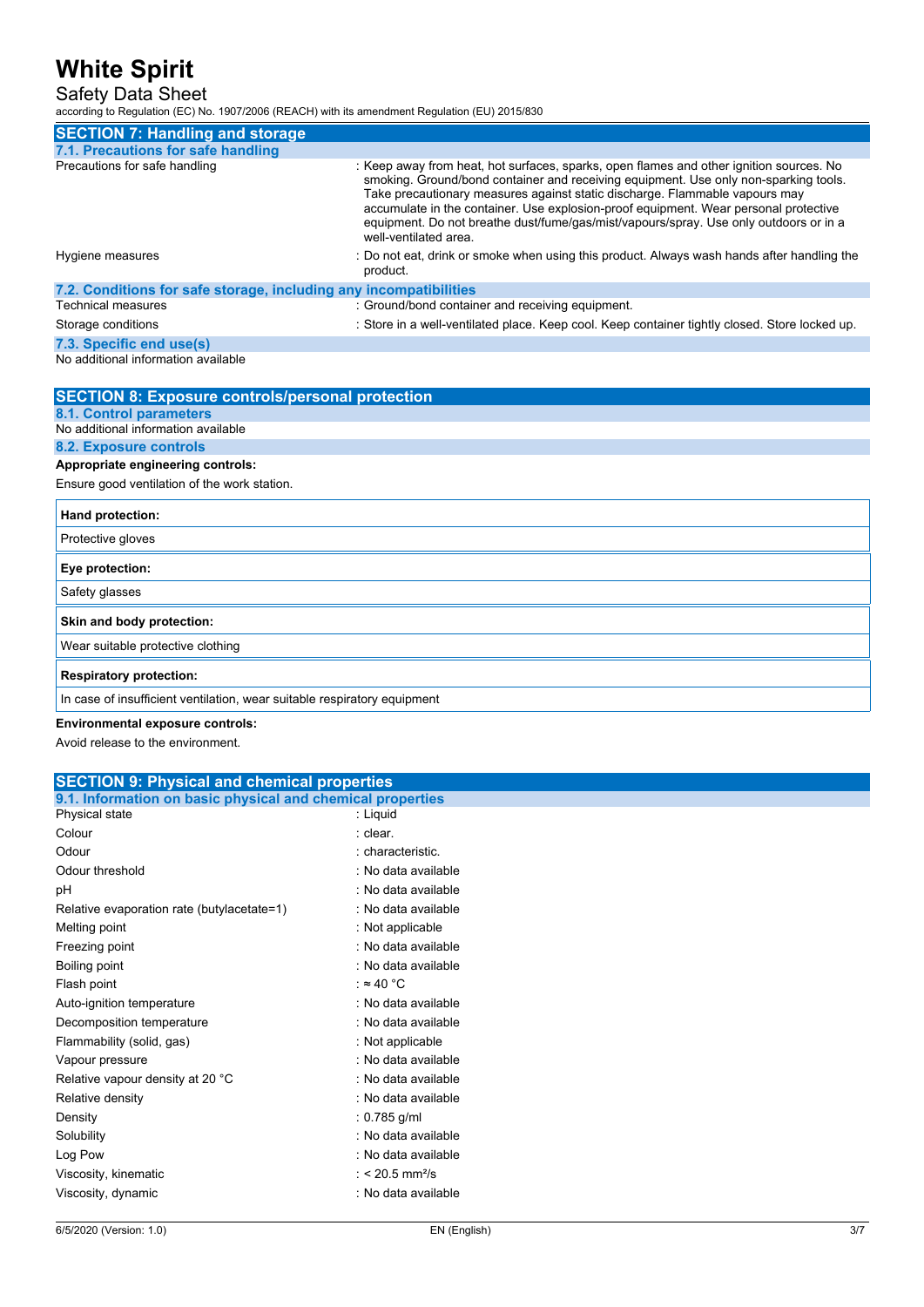### Safety Data Sheet

according to Regulation (EC) No. 1907/2006 (REACH) with its amendment Regulation (EU) 2015/830

| Explosive properties                | : No data available |
|-------------------------------------|---------------------|
| Oxidising properties                | : No data available |
| Explosive limits                    | : No data available |
| 9.2. Other information              |                     |
| No additional information available |                     |

| <b>SECTION 10: Stability and reactivity</b>                                                          |
|------------------------------------------------------------------------------------------------------|
| <b>10.1. Reactivity</b>                                                                              |
| Flammable liquid and vapour.                                                                         |
| <b>10.2. Chemical stability</b>                                                                      |
| Stable under normal conditions                                                                       |
| 10.3. Possibility of hazardous reactions                                                             |
| No dangerous reactions known under normal conditions of use.                                         |
| 10.4. Conditions to avoid                                                                            |
| Avoid contact with hot surfaces. Heat. No flames, no sparks. Eliminate all sources of ignition.      |
| 10.5. Incompatible materials                                                                         |
| No additional information available                                                                  |
| 10.6. Hazardous decomposition products                                                               |
| Under normal conditions of storage and use, hazardous decomposition products should not be produced. |
|                                                                                                      |

| <b>SECTION 11: Toxicological information</b> |                                                                   |
|----------------------------------------------|-------------------------------------------------------------------|
| 11.1. Information on toxicological effects   |                                                                   |
| Acute toxicity (oral)                        | : Not classified                                                  |
| Acute toxicity (dermal)                      | : Not classified                                                  |
| Acute toxicity (inhalation)                  | : Not classified                                                  |
| Skin corrosion/irritation                    | : Not classified                                                  |
| Serious eye damage/irritation                | : Not classified                                                  |
| Respiratory or skin sensitisation            | : Not classified                                                  |
| Germ cell mutagenicity                       | : Not classified                                                  |
| Carcinogenicity                              | : Not classified                                                  |
| Reproductive toxicity                        | : Not classified                                                  |
| STOT-single exposure                         | : May cause drowsiness or dizziness.                              |
| STOT-repeated exposure                       | : Causes damage to organs through prolonged or repeated exposure. |
| Aspiration hazard                            | May be fatal if swallowed and enters airways.                     |
| <b>White Spirit</b>                          |                                                                   |
| Viscosity, kinematic                         | $< 20.5$ mm <sup>2</sup> /s                                       |

| <b>SECTION 12: Ecological information</b>                    |                                                    |
|--------------------------------------------------------------|----------------------------------------------------|
| 12.1. Toxicity                                               |                                                    |
| Ecology - general                                            | : Toxic to aquatic life with long lasting effects. |
| Hazardous to the aquatic environment, short-term<br>(acute)  | : Not classified                                   |
| Hazardous to the aquatic environment, long-term<br>(chronic) | : Toxic to aquatic life with long lasting effects. |
| 12.2. Persistence and degradability                          |                                                    |
| No additional information available                          |                                                    |
| 12.3. Bioaccumulative potential                              |                                                    |
| No additional information available                          |                                                    |
| 12.4. Mobility in soil                                       |                                                    |
| No additional information available                          |                                                    |
| 12.5. Results of PBT and vPvB assessment                     |                                                    |
| No additional information available                          |                                                    |
| 12.6. Other adverse effects                                  |                                                    |
| No additional information available                          |                                                    |
|                                                              |                                                    |

| <b>SECTION 13: Disposal considerations</b> |                                                                                               |
|--------------------------------------------|-----------------------------------------------------------------------------------------------|
| 13.1. Waste treatment methods              |                                                                                               |
| Waste treatment methods                    | : Dispose of contents/container in accordance with licensed collector's sorting instructions. |
| Additional information                     | : Flammable vapours may accumulate in the container.                                          |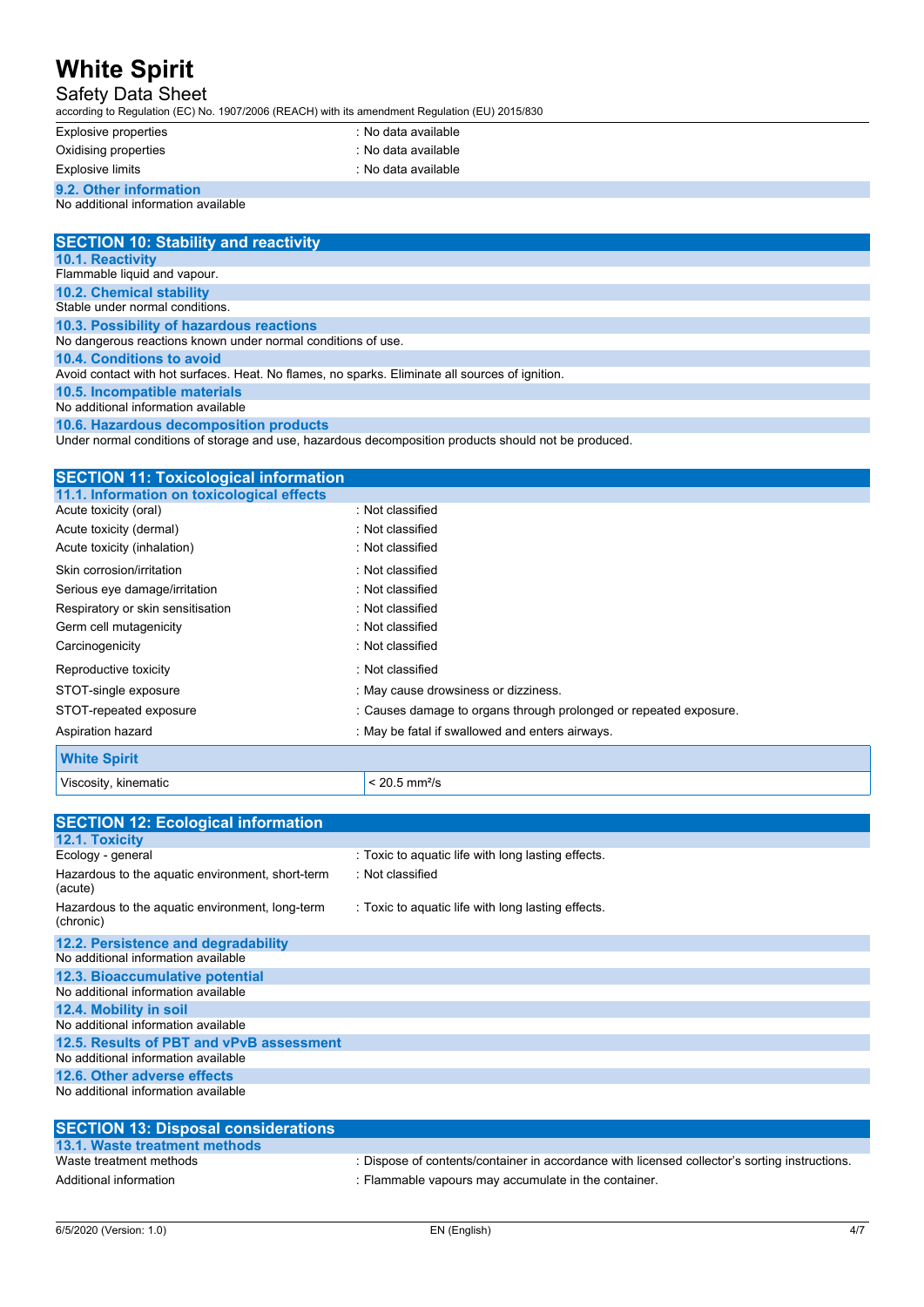### Safety Data Sheet

according to Regulation (EC) No. 1907/2006 (REACH) with its amendment Regulation (EU) 2015/830

| <b>SECTION 14: Transport information</b>                                                       |                                                                                                       |                                                                                         |                                                                                         |                                                                                         |  |  |
|------------------------------------------------------------------------------------------------|-------------------------------------------------------------------------------------------------------|-----------------------------------------------------------------------------------------|-----------------------------------------------------------------------------------------|-----------------------------------------------------------------------------------------|--|--|
| In accordance with ADR / RID / IMDG / IATA / ADN                                               |                                                                                                       |                                                                                         |                                                                                         |                                                                                         |  |  |
| <b>ADR</b>                                                                                     | <b>IMDG</b>                                                                                           | <b>IATA</b>                                                                             | <b>ADN</b>                                                                              | <b>RID</b>                                                                              |  |  |
| 14.1. UN number                                                                                |                                                                                                       |                                                                                         |                                                                                         |                                                                                         |  |  |
| <b>UN 1300</b>                                                                                 | <b>UN 1300</b>                                                                                        | <b>UN 1300</b>                                                                          | <b>UN 1300</b>                                                                          | <b>UN 1300</b>                                                                          |  |  |
|                                                                                                | 14.2. UN proper shipping name                                                                         |                                                                                         |                                                                                         |                                                                                         |  |  |
| <b>TURPENTINE</b><br><b>SUBSTITUTE</b>                                                         | <b>TURPENTINE</b><br><b>SUBSTITUTE</b>                                                                | Turpentine substitute                                                                   | <b>TURPENTINE</b><br><b>SUBSTITUTE</b>                                                  | <b>TURPENTINE</b><br><b>SUBSTITUTE</b>                                                  |  |  |
|                                                                                                | <b>Transport document description</b>                                                                 |                                                                                         |                                                                                         |                                                                                         |  |  |
| UN 1300 TURPENTINE<br>SUBSTITUTE, 3, III, (D/E),<br><b>ENVIRONMENTALLY</b><br><b>HAZARDOUS</b> | UN 1300 TURPENTINE<br>SUBSTITUTE, 3, III,<br><b>MARINE</b><br>POLLUTANT/ENVIRONME<br>NTALLY HAZARDOUS | UN 1300 Turpentine<br>substitute, 3, III,<br><b>ENVIRONMENTALLY</b><br><b>HAZARDOUS</b> | UN 1300 TURPENTINE<br>SUBSTITUTE, 3, III,<br><b>ENVIRONMENTALLY</b><br><b>HAZARDOUS</b> | UN 1300 TURPENTINE<br>SUBSTITUTE, 3, III,<br><b>ENVIRONMENTALLY</b><br><b>HAZARDOUS</b> |  |  |
| 14.3. Transport hazard class(es)                                                               |                                                                                                       |                                                                                         |                                                                                         |                                                                                         |  |  |
| 3                                                                                              | 3                                                                                                     | 3                                                                                       | 3                                                                                       | 3                                                                                       |  |  |
| Ø                                                                                              |                                                                                                       | $\mathbf{E}$                                                                            |                                                                                         |                                                                                         |  |  |
| 14.4. Packing group                                                                            |                                                                                                       |                                                                                         |                                                                                         |                                                                                         |  |  |
| Ш                                                                                              | III                                                                                                   | Ш                                                                                       | Ш                                                                                       | Ш                                                                                       |  |  |
| <b>14.5. Environmental hazards</b>                                                             |                                                                                                       |                                                                                         |                                                                                         |                                                                                         |  |  |
| Dangerous for the<br>environment: Yes                                                          | Dangerous for the<br>environment: Yes<br>Marine pollutant: Yes                                        | Dangerous for the<br>environment: Yes                                                   | Dangerous for the<br>environment: Yes                                                   | Dangerous for the<br>environment: Yes                                                   |  |  |
| No supplementary information available                                                         |                                                                                                       |                                                                                         |                                                                                         |                                                                                         |  |  |
| 14.6. Special precautions for user                                                             |                                                                                                       |                                                                                         |                                                                                         |                                                                                         |  |  |
| <b>Overland transport</b>                                                                      |                                                                                                       |                                                                                         |                                                                                         |                                                                                         |  |  |
| Classification code (ADR)<br>Limited quantities (ADR)                                          | : F1<br>: 51                                                                                          |                                                                                         |                                                                                         |                                                                                         |  |  |
| Excepted quantities (ADR)                                                                      | $E = 1$                                                                                               |                                                                                         |                                                                                         |                                                                                         |  |  |
| Packing instructions (ADR)                                                                     |                                                                                                       | : P001, IBC03, LP01, R001                                                               |                                                                                         |                                                                                         |  |  |
| Mixed packing provisions (ADR)                                                                 |                                                                                                       | : MP19                                                                                  |                                                                                         |                                                                                         |  |  |
| Portable tank and bulk container instructions                                                  | : T2                                                                                                  |                                                                                         |                                                                                         |                                                                                         |  |  |
| (ADR)<br>Portable tank and bulk container special provisions<br>:TP1<br>(ADR)                  |                                                                                                       |                                                                                         |                                                                                         |                                                                                         |  |  |
| Tank code (ADR)                                                                                |                                                                                                       | : LGBF                                                                                  |                                                                                         |                                                                                         |  |  |
| $:$ FL<br>Vehicle for tank carriage                                                            |                                                                                                       |                                                                                         |                                                                                         |                                                                                         |  |  |
| :3<br>Transport category (ADR)                                                                 |                                                                                                       |                                                                                         |                                                                                         |                                                                                         |  |  |
| Special provisions for carriage - Packages (ADR)<br>: V12                                      |                                                                                                       |                                                                                         |                                                                                         |                                                                                         |  |  |
| Special provisions for carriage - Operation (ADR)<br>$\cdot$ S2                                |                                                                                                       |                                                                                         |                                                                                         |                                                                                         |  |  |
| Hazard identification number (Kemler No.)<br>: 30                                              |                                                                                                       |                                                                                         |                                                                                         |                                                                                         |  |  |
| Orange plates                                                                                  |                                                                                                       | 30                                                                                      |                                                                                         |                                                                                         |  |  |
|                                                                                                |                                                                                                       | <b>1300</b>                                                                             |                                                                                         |                                                                                         |  |  |
| Tunnel restriction code (ADR)<br>: D/E                                                         |                                                                                                       |                                                                                         |                                                                                         |                                                                                         |  |  |
| EAC code<br>:3YE                                                                               |                                                                                                       |                                                                                         |                                                                                         |                                                                                         |  |  |
| <b>Transport by sea</b>                                                                        |                                                                                                       |                                                                                         |                                                                                         |                                                                                         |  |  |
| Special provisions (IMDG)                                                                      |                                                                                                       | : 223                                                                                   |                                                                                         |                                                                                         |  |  |
| Limited quantities (IMDG)                                                                      |                                                                                                       | : 5L                                                                                    |                                                                                         |                                                                                         |  |  |
| Excepted quantities (IMDG)                                                                     |                                                                                                       | $\div$ E1                                                                               |                                                                                         |                                                                                         |  |  |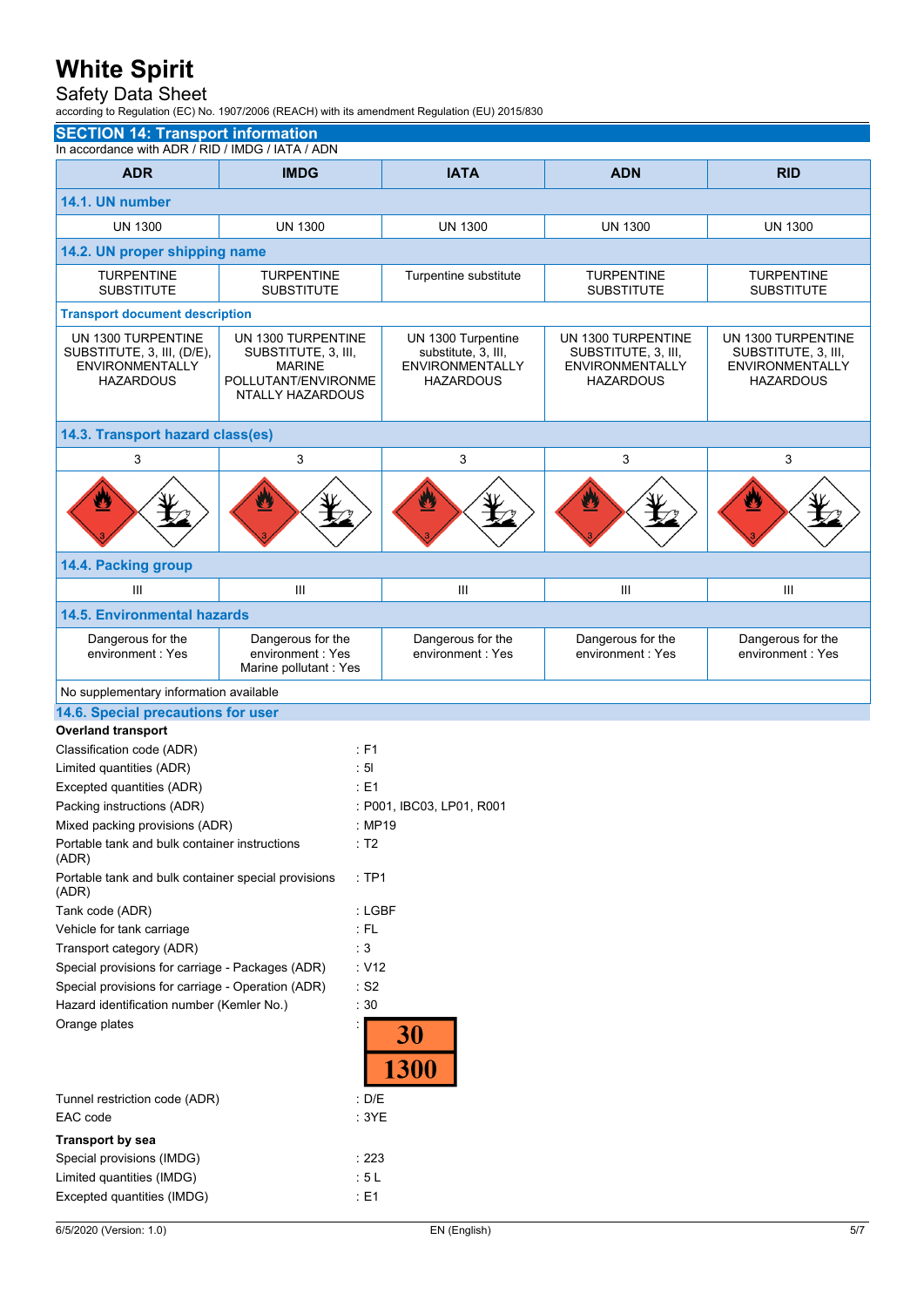### Safety Data Sheet

according to Regulation (EC) No. 1907/2006 (REACH) with its amendment Regulation (EU) 2015/830

| Packing instructions (IMDG)                                              | : P001, LP01              |
|--------------------------------------------------------------------------|---------------------------|
| IBC packing instructions (IMDG)                                          | : IBC03                   |
| Tank instructions (IMDG)                                                 | $\therefore$ T2           |
| Tank special provisions (IMDG)                                           | :TP1                      |
| EmS-No. (Fire)                                                           | $: F-E$                   |
| EmS-No. (Spillage)                                                       | $\therefore$ S-E          |
| Stowage category (IMDG)                                                  | : A                       |
| Properties and observations (IMDG)                                       | : Immiscible with water.  |
| Air transport                                                            |                           |
| PCA Excepted quantities (IATA)                                           | $\div$ E1                 |
| PCA Limited quantities (IATA)                                            | : Y344                    |
| PCA limited quantity max net quantity (IATA)                             | : 10L                     |
| PCA packing instructions (IATA)                                          | :355                      |
| PCA max net quantity (IATA)                                              | :60L                      |
| CAO packing instructions (IATA)                                          | :366                      |
| CAO max net quantity (IATA)                                              | : 220L                    |
| Special provisions (IATA)                                                | : A3                      |
| ERG code (IATA)                                                          | $\cdot$ 3L                |
| Inland waterway transport                                                |                           |
| Classification code (ADN)                                                | $\div$ F1                 |
| Limited quantities (ADN)                                                 | :5L                       |
| Excepted quantities (ADN)                                                | : E1                      |
| Carriage permitted (ADN)                                                 | : T                       |
| Equipment required (ADN)                                                 | : PP, EX, A               |
| Ventilation (ADN)                                                        | : VE01                    |
| Number of blue cones/lights (ADN)                                        | : 0                       |
| Rail transport                                                           |                           |
| Classification code (RID)                                                | : F1                      |
| Limited quantities (RID)                                                 | .5L                       |
| Excepted quantities (RID)                                                | $\div$ E1                 |
| Packing instructions (RID)                                               | : P001, IBC03, LP01, R001 |
| Mixed packing provisions (RID)                                           | : MP19                    |
| Portable tank and bulk container instructions (RID)                      | $\therefore$ T2           |
| Portable tank and bulk container special provisions<br>(RID)             | :TP1                      |
| Tank codes for RID tanks (RID)                                           | : LGBF                    |
| Transport category (RID)                                                 | $\cdot$ 3                 |
| Special provisions for carriage - Packages (RID)                         | W12                       |
| Colis express (express parcels) (RID)                                    | :CE4                      |
| Hazard identification number (RID)                                       | $\cdot$ 30                |
| 14.7. Transport in bulk according to Annex II of Marpol and the IBC Code |                           |

Not applicable

#### **SECTION 15: Regulatory information**

**15.1. Safety, health and environmental regulations/legislation specific for the substance or mixture**

#### **15.1.1. EU-Regulations**

No REACH Annex XVII restrictions

White Spirit is not on the REACH Candidate List

White Spirit is not on the REACH Annex XIV List

White Spirit is not subject to Regulation (EU) No 649/2012 of the European Parliament and of the Council of 4 july 2012 concerning the export and import of hazardous chemicals.

White Spirit is not subject to Regulation (EU) No 2019/1021 of the European Parliament and of the Council of 20 June 2019 on persistent organic pollutants

#### **15.1.2. National regulations** No additional information available

**15.2. Chemical safety assessment**

No chemical safety assessment has been carried out